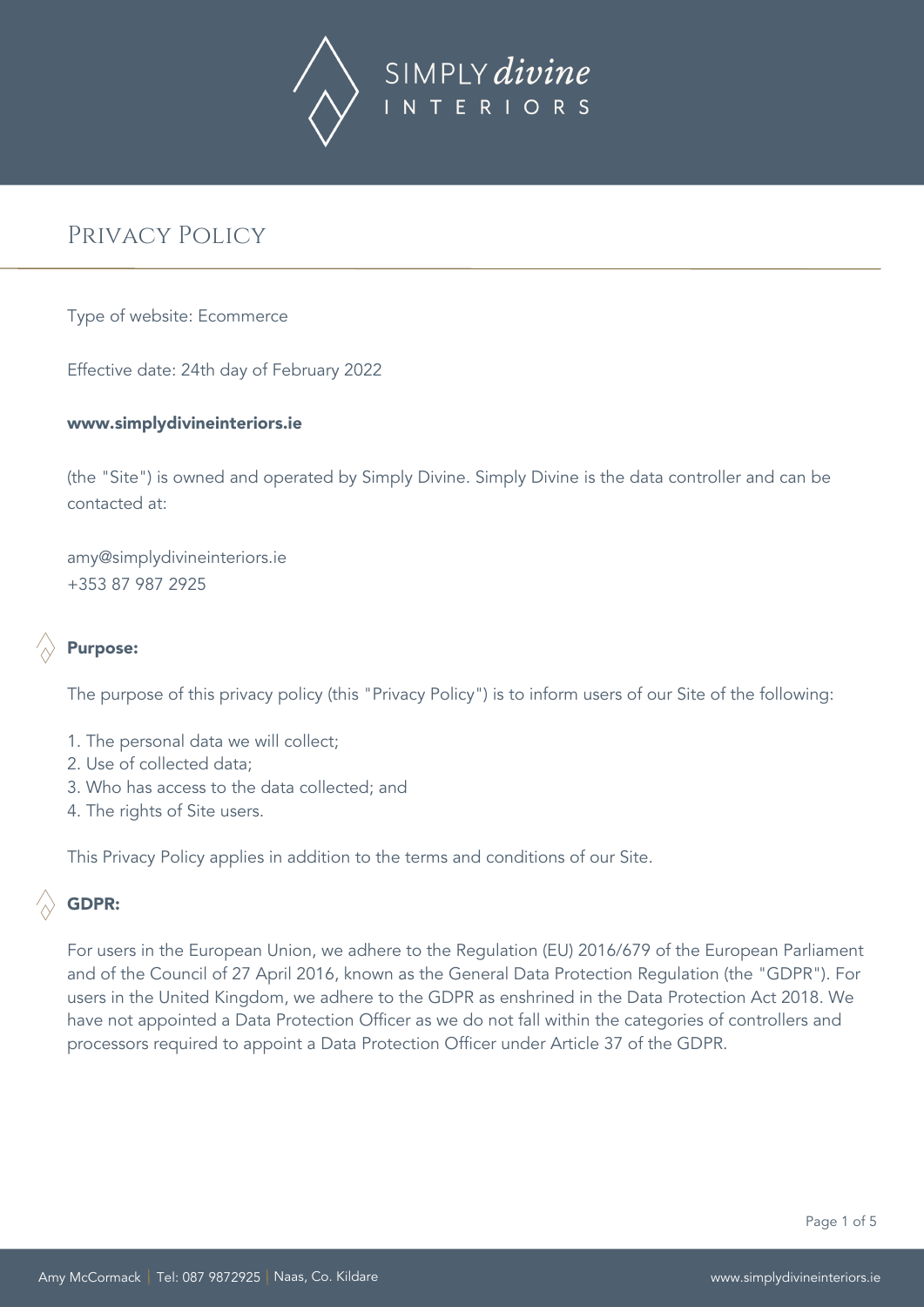

## Consent:

By using our Site users agree that they consent to:

1. The conditions set out in this Privacy Policy.

When the legal basis for us processing your personal data is that you have provided your consent to Page 1 of 5 that processing, you may withdraw your consent at any time. If you withdraw your consent, it will not make the processing that we completed before you withdrew your consent unlawful.

You can withdraw your consent by emailing amy@simplydivineinteriors.ie.

#### Legal Basis for Processing:

We collect and process personal data about users in the EU only when we have a legal basis for doing so under Article 6 of the GDPR. We rely on the following legal basis to collect and process the personal data of users in the EU:

1. Users have provided their consent to the processing of their data for one or more specific purposes.

#### Personal Data We Collect:

We only collect data that helps us achieve the purpose set out in this Privacy Policy. We will not collect any additional data beyond the data listed below without notifying you first.

#### Data Collected in a Non-Automatic Way:

We may also collect the following data when you perform certain functions on our Site:

- 1. First and last name;
- 2. Email address;
- 3. Phone number;
- 4. Address; and
- 5. Payment information.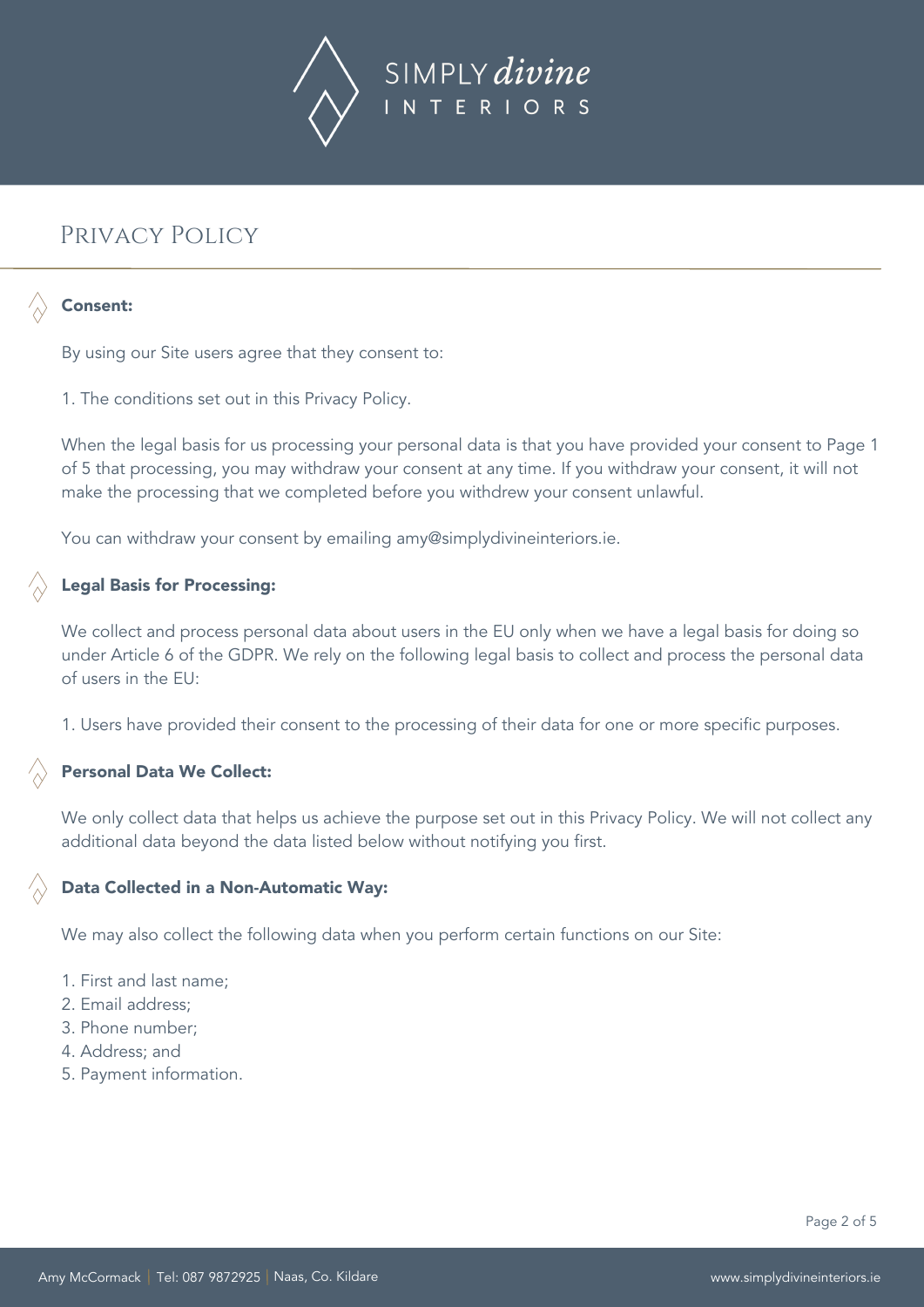

## How We Use Personal Data:

Data collected on our Site will only be used for the purposes specified in this Privacy Policy or indicated on the relevant pages of our Site. We will not use your data beyond what we disclose in this Privacy Policy.

#### Whom We Share Personal Data With:

#### Employees

We may disclose user data to any member of our organisation who reasonably needs access to user data to achieve the purposes set out in this Privacy Policy.

### Other Disclosures:

We will not sell or share your data with other third parties, except in the following cases:

- 1. If the law requires it;
- 2. If it is required for any legal proceeding;
- 3. To prove or protect our legal rights; and
- 4. To buyers or potential buyers of this company in the event that we seek to sell the company.

If you follow hyperlinks from our Site to another Site, please note that we are not responsible for and have no control over their privacy policies and practices.

# How Long We Store Personal Data:

User data will be stored until the purpose the data was collected for has been achieved. You will be notified if your data is kept for longer than this period.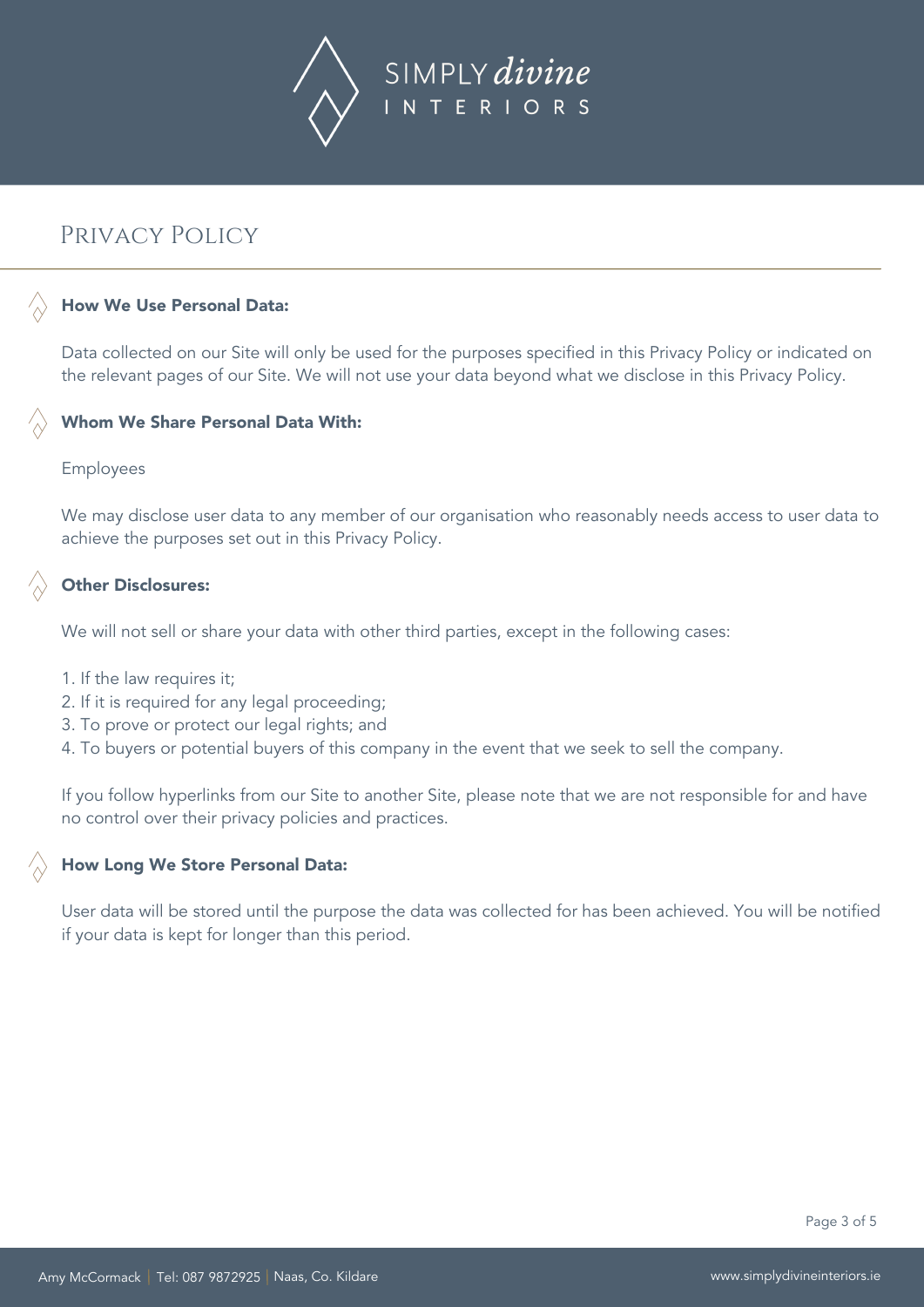

# How We Protect Your Personal Data:

While we take all reasonable precautions to insure that user data is secure and that users are protected, there always remains the risk of harm. The Internet as a whole can be insecure at times and therefore we are unable to guarantee the security of user data beyond what is reasonably practical.

### Your Rights as a User:

Under the GDPR, you have the following rights:

- 1. Right to be informed;
- 2. Right of access;
- 3. Right to rectification;
- 4. Right to erasure;
- 5. Right to restrict processing;
- 6. Right to data portability; and
- 7. Right to object.

#### Children:

We do not knowingly collect or use personal data from children under 16 years of age. If we learn that we have collected personal data from a child under 16 years of age, the personal data will be deleted as soon as possible. If a child under 16 years of age has provided us with personal data their parent or guardian may contact us directly at amy@simplydivineinteriors.ie.

#### How to Access, Modify, Delete, or Challenge the Data Collected:

If you would like to know if we have collected your personal data, how we have used your personal data, if we have disclosed your personal data and to who we disclosed your personal data, if you would like your data to be deleted or modified in any way, or if you would like to exercise any of your other rights under the GDPR, please contact us here at amy@simplydivineinteriors.ie.